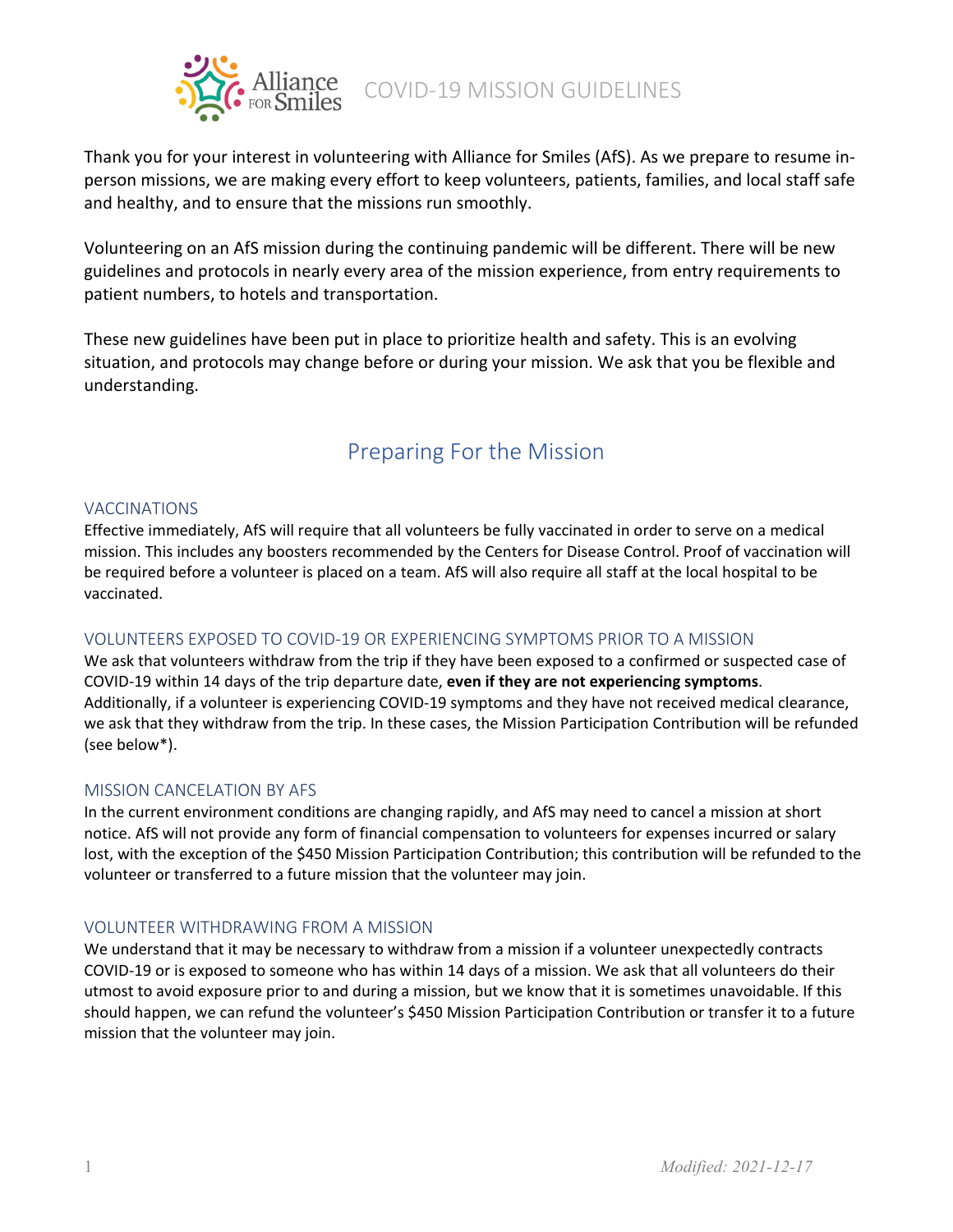

## COUNTRY-SPECIFIC REQUIREMENTS

AfS will follow all country-specific requirements for the country where the mission is taking place, as well as all recommendations for the destination country by the United State Department of State (DOS) and the Centers for Disease Control (CDC). We also recommend that all volunteers check these guidelines themselves at the below links.

DOS[: https://travel.state.gov/content/travel/en/traveladvisories/traveladvisories.html/](https://travel.state.gov/content/travel/en/traveladvisories/traveladvisories.html/) CDC:<https://wwwnc.cdc.gov/travel/destinations/list>

# Guidelines While On-site

## TRAVEL TO/FROM SITE

AfS will make every effort to limit the number of hotels that volunteers must stay in. This will most likely involve arriving in country and traveling to the final destination on the same day, and at the end of the mission leaving the site and flying out of the country on the same day. Due to these concerns all volunteers should arrive in and leave from the country on the same day as the rest of the team. **It is the strong preference of AfS that all team members fly in and out together. If a volunteer wishes to engage in personal travel, this should be done** *after* **the mission, and the volunteer must sign a form indicating that Alliance for Smiles is not responsible for their health and safety once they separate from the team.**

#### ROOMMATES

Until further notice, volunteers will be assigned single rooms, except for volunteers who are currently members of the same household. If two volunteers who aren't members of the same household wish to room together, they will be required to sign a form waiving Alliance for Smiles of responsibility should they believe they contracted COVID-19 from their roommate.

### SOCIAL DISTANCING FOR PATIENTS AND FAMILIES

AfS will make every effort to ensure the safety and health of all patients, families, and volunteers. Each patient will be limited to bringing a single guardian as accompaniment. Each patient and guardian will be isolated from others as much as possible, including during clinic. Due to this policy, it is possible that fewer patients will be treated than on previous missions.

### COVID-19 TESTING OF PATIENTS AND GUARDIANS

Patients and guardians will receive a COVID-19 test at triage and again before surgery or dental treatment (if applicable). All patients, families, and team members will have a temperature-check/symptom-screening before they are allowed entry to the hospital.

#### MASKS & PPE

**N95 masks must be worn at all times outside of the hotel.** No cloth masks will be allowed. During surgery AfS will follow the World Health Organization (WHO) guidelines for proper PPE use and will provide the appropriate PPE to all team members.